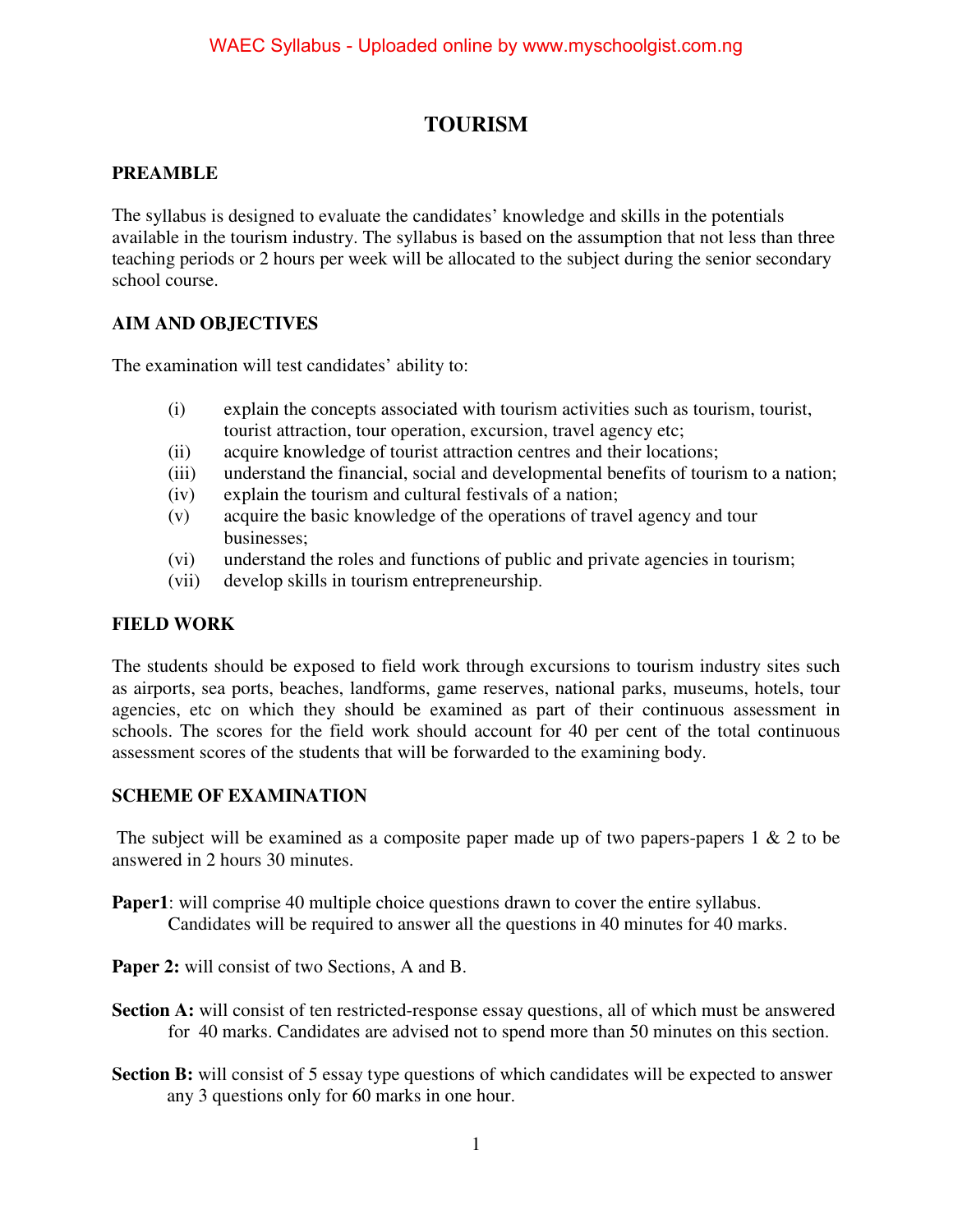| <b>CONTENTS</b>                 | <b>NOTES</b>                                                                                                                                                                                                                                 |
|---------------------------------|----------------------------------------------------------------------------------------------------------------------------------------------------------------------------------------------------------------------------------------------|
| <b>CONCEPTS AND</b>             |                                                                                                                                                                                                                                              |
| <b>TOURISM RESOURCES</b>        |                                                                                                                                                                                                                                              |
|                                 |                                                                                                                                                                                                                                              |
| Concepts                        | Definition of tourism, tourist, visitor, tour, operation, excursion,<br>recreation, leisure, hospitality, travel etc.                                                                                                                        |
| Scope                           | Scope of tourism                                                                                                                                                                                                                             |
| History of tourism              | History of tourism                                                                                                                                                                                                                           |
| Types of tourism                | Types of tourism(domestic, international)                                                                                                                                                                                                    |
| Tourism and travel business     | Forms of tourism:<br>Incoming/inbound, out-coming /outbound, international, domestic, long<br>haul, short haul, business, eco\environmental, cultural, religious/mistrial,<br>sport, youth.                                                  |
| Components of tourism           | Components: attraction, accessibility, amenities.                                                                                                                                                                                            |
| Tourist product                 | Definition of tourist product<br>Characteristics of tourist products (heterogeneous, intangible, immovable)                                                                                                                                  |
| Tourist attractions in a nation | Tourist attractions and their locations:<br>natural(national parks, scenic features, beaches, coasts, landforms<br>etc)<br>man-made( monuments, museums, palaces etc)<br>social cultural( historical monuments, festivals, carnivals, sports |
| Tourism statistics              | etc)<br>Meaning of tourism statistics<br>inflow(arrival)<br>outflow(departure)<br>expenditure pattern<br>data collection<br>importance of tourism statistics                                                                                 |
| Benefits of tourism             | Economic benefits:<br>financial<br>taxes<br>levies<br>balance of payments<br>foreign exchange earnings etc<br>Social benefits:<br>cultural understanding<br>job creation<br>international co-operation                                       |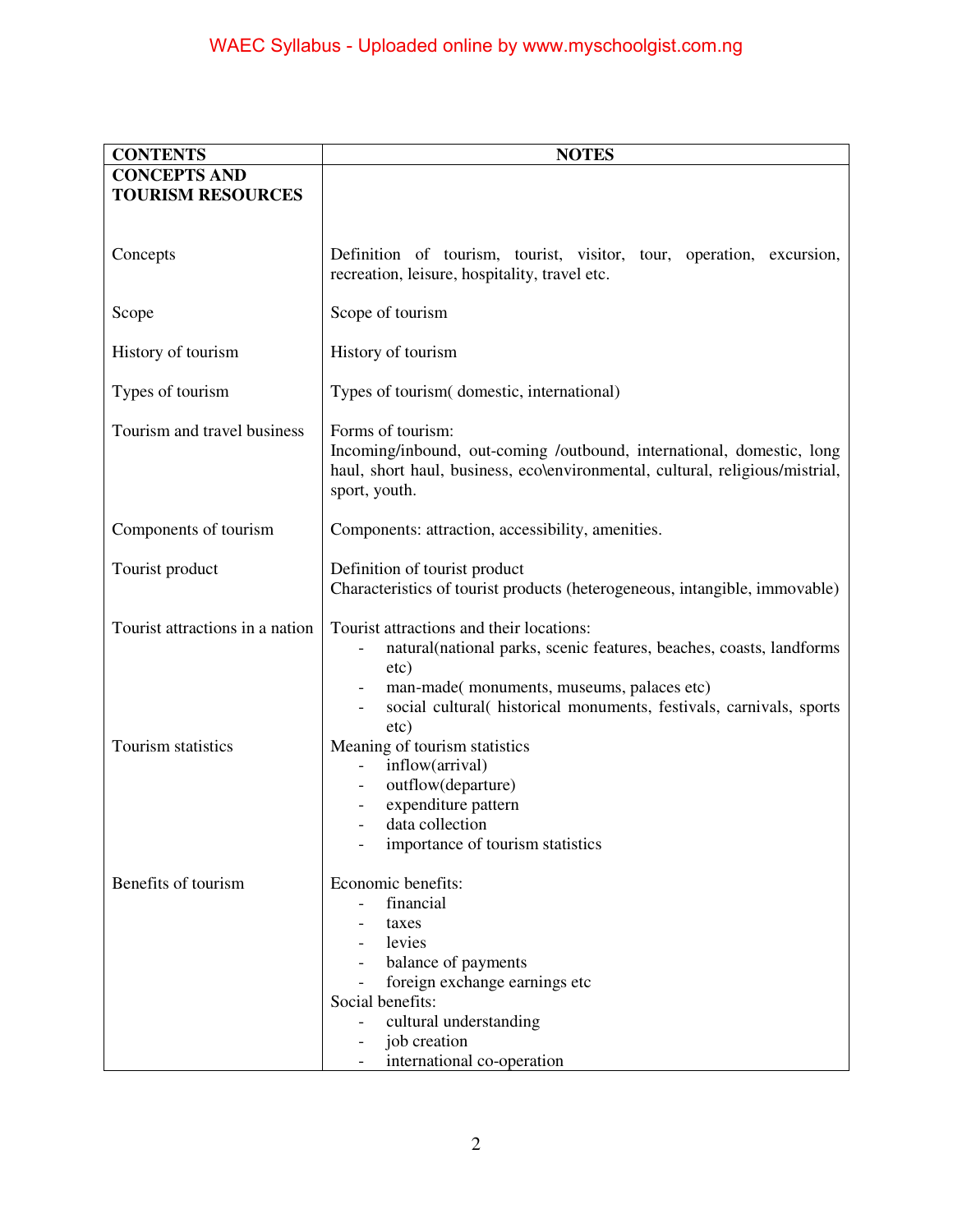| <b>CONTENTS</b>               | <b>NOTES</b>                                                                   |
|-------------------------------|--------------------------------------------------------------------------------|
|                               | Developmental benefits:                                                        |
|                               | (a) infrastructure                                                             |
|                               | road                                                                           |
|                               | light<br>water                                                                 |
|                               | communication                                                                  |
|                               | (b) superstructure                                                             |
|                               | buildings                                                                      |
|                               | flyovers<br>$\overline{\phantom{a}}$                                           |
|                               | (c) rural development                                                          |
|                               | preserves nature                                                               |
|                               | use of land                                                                    |
| Festivals and heritages in a  | Festivals in Nigeria:                                                          |
| nation                        | Argungu International Fishing Festival                                         |
|                               | Oshogbo International Festival<br>New yam festival<br>$\overline{\phantom{a}}$ |
|                               | Shao mass wedding<br>$\overline{\phantom{a}}$                                  |
|                               | Sharo festival<br>$\overline{\phantom{a}}$                                     |
|                               | Fare Wrestling Festival etc<br>$\overline{\phantom{a}}$                        |
|                               |                                                                                |
|                               | Heritages in a nation                                                          |
|                               | Sakur world heritage site                                                      |
|                               | Museums and monument<br>Art galleries                                          |
|                               | Museums                                                                        |
|                               | Palaces                                                                        |
|                               | Gidan Makama                                                                   |
|                               | <b>Shrines</b>                                                                 |
|                               |                                                                                |
| <b>BUSINESS</b><br><b>AND</b> |                                                                                |
| <b>ENTREPRENEURIAL</b>        |                                                                                |
| <b>SKILLS IN TOURISM</b>      |                                                                                |
|                               |                                                                                |
| Reasons for travel            | Why people travel                                                              |
|                               | Physiological factors:                                                         |
|                               | visit to friends and relations                                                 |
|                               | holidays<br>$\overline{\phantom{a}}$<br>health<br>$\equiv$                     |
|                               | Economic factors:                                                              |
|                               | business\shopping                                                              |
|                               | conference\meetings<br>$\overline{\phantom{a}}$                                |
|                               | trade fare\exhibition                                                          |
|                               | Social factors:                                                                |
|                               | religion<br>$\overline{\phantom{a}}$                                           |
|                               | sports<br>beautiful natural sceneries                                          |
|                               |                                                                                |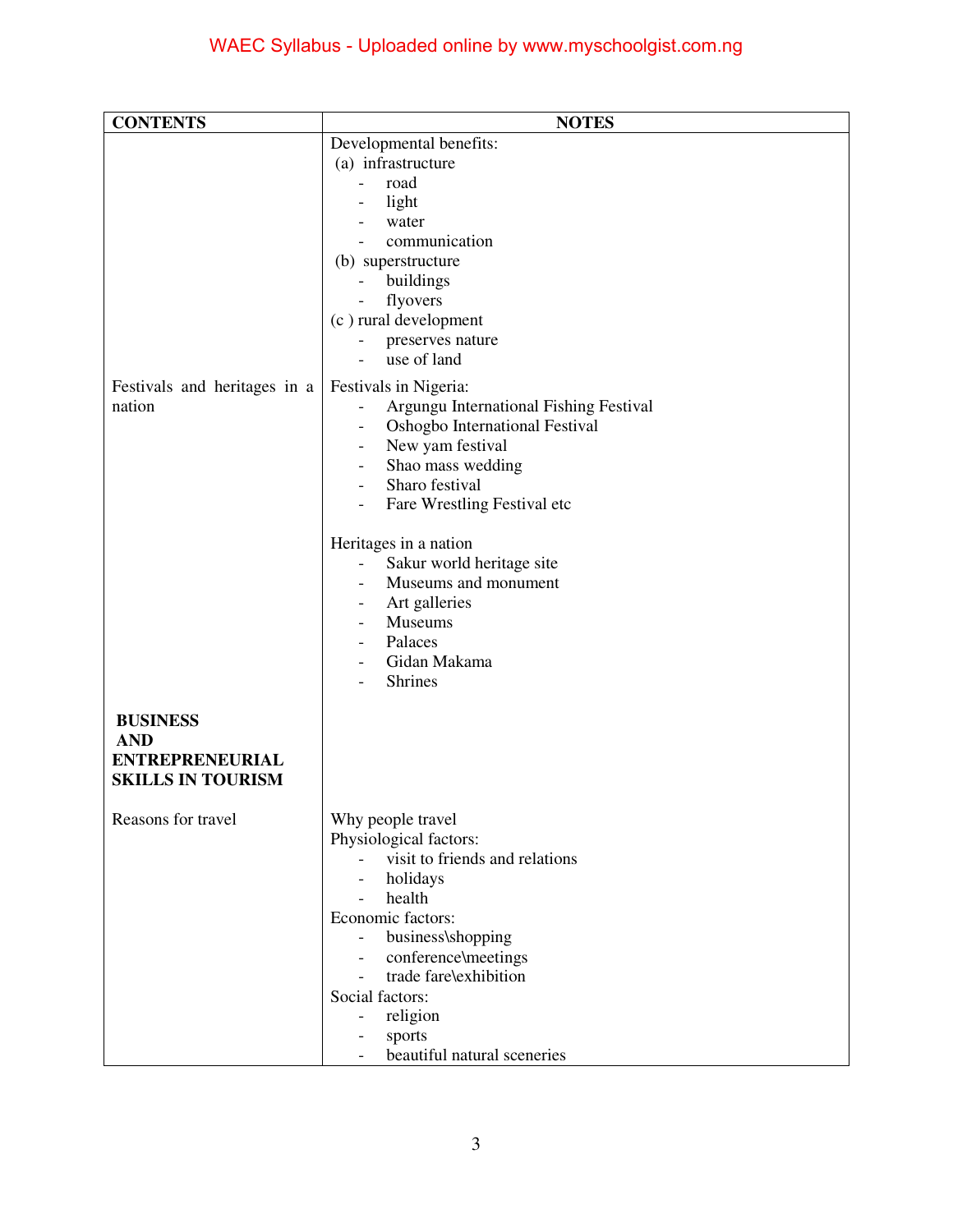# WAEC Syllabus - Uploaded online by www.myschoolgist.com.ng

| <b>CONTENTS</b>         | <b>NOTES</b>                                               |
|-------------------------|------------------------------------------------------------|
|                         | fashion fare                                               |
|                         | education                                                  |
|                         | self esteem                                                |
| Travel agency business  | Meaning of travel agency/agent                             |
|                         | The roles/functions of a travel agent                      |
|                         | reservation                                                |
|                         | ticketing                                                  |
|                         | visa procurement                                           |
|                         | foreign exchange procurement etc                           |
|                         | Qualities of a travel agent                                |
|                         | resourcefulness                                            |
|                         | marketing skills                                           |
|                         | honesty /integrity                                         |
|                         | good communication skills                                  |
|                         | timeliness                                                 |
|                         | vision                                                     |
|                         | managerial ability                                         |
|                         | good understanding of ICT                                  |
|                         | creativity etc                                             |
| Tour operating business | Definition/ meaning of tour operator                       |
|                         | Roles of a tour operator                                   |
|                         | packaging                                                  |
|                         | marketing                                                  |
|                         | executing                                                  |
|                         | Qualities of a tour operator                               |
|                         | honesty                                                    |
|                         | good public relations                                      |
|                         | good marketing skills                                      |
|                         | good financial standing                                    |
|                         | good knowledge of the environment                          |
|                         | innovativeness                                             |
|                         | good understanding of ICT etc                              |
| Support services        | Support groups in travel business:                         |
|                         | (i) financial support                                      |
|                         | insurance, banking, bureau de change                       |
|                         | (ii) transport facilities/                                 |
|                         | car hire services                                          |
|                         | (iii) souvenir shops e.g. local crafts etc                 |
|                         | (iv) accommodation\hotel and catering services             |
|                         | (v) health services e.g. first aid, clinics, hospitals etc |
|                         | (vi) security services                                     |
|                         |                                                            |

| <b>TURNITE</b><br><b>IN</b><br>-- | <b>NOTES</b><br>TЛ |
|-----------------------------------|--------------------|
|                                   |                    |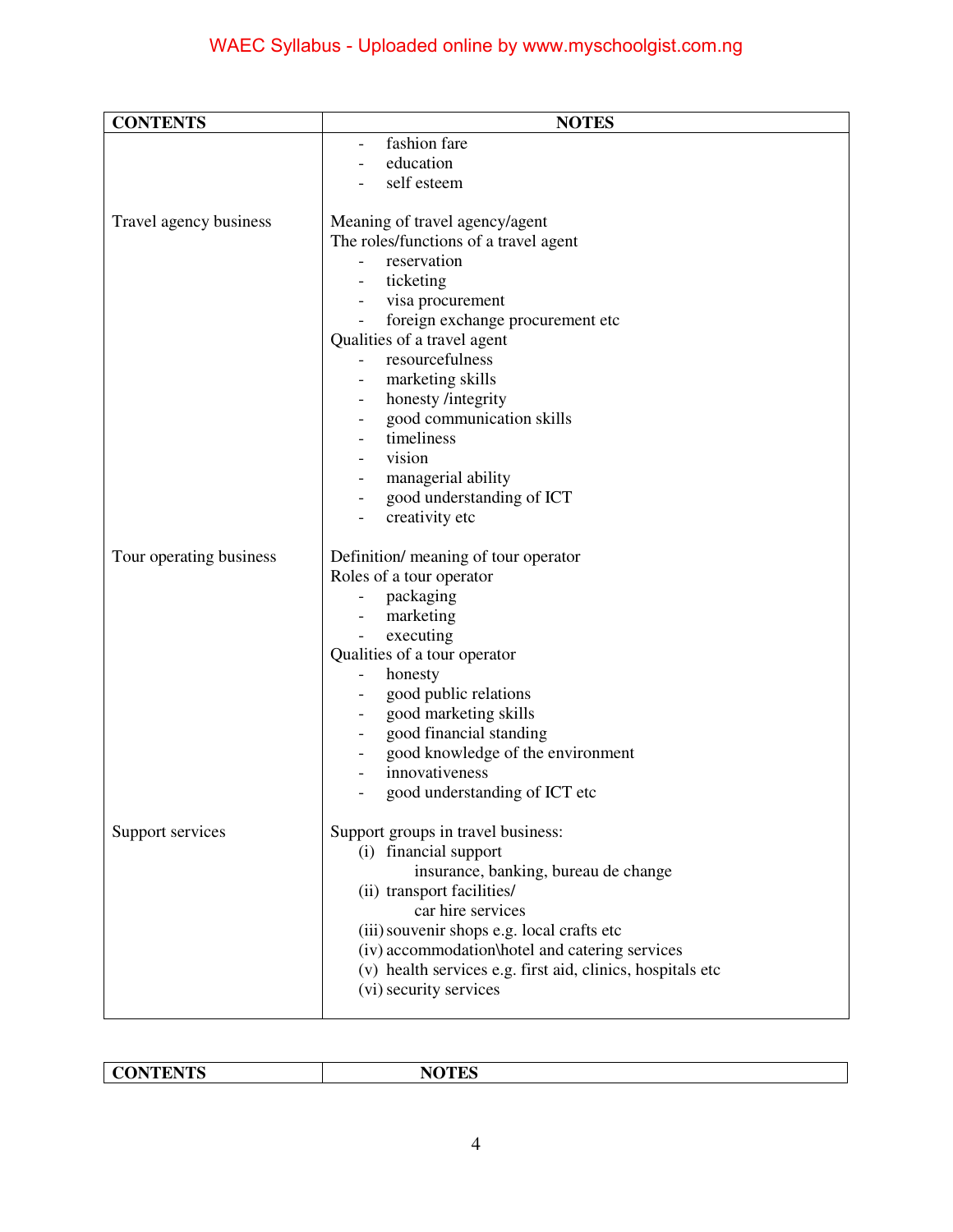| Public agencies in tourism  | Identification and roles of public agencies in tourism                                                          |
|-----------------------------|-----------------------------------------------------------------------------------------------------------------|
|                             | (a) (i) Federal Ministry of Tourism, Culture and National Orientation                                           |
|                             | (b) State Tourism Boards                                                                                        |
|                             | (c) Local Government Tourism Committees                                                                         |
|                             | (d) Parastatals                                                                                                 |
|                             | Nigerian Tourism Development Corporation                                                                        |
|                             | (NTDC)- policy implementation                                                                                   |
|                             | National<br>Institute<br>for<br>Hospitality<br>Tourism<br>and                                                   |
|                             | (NIHOTOUR) Manpower development                                                                                 |
|                             | Commission<br>for<br>National<br><b>Museums</b><br>and<br>Monuments                                             |
|                             | (NCMM) Preservation of heritages                                                                                |
|                             |                                                                                                                 |
|                             | Identification and roles of private tourism agencies in Nigeria                                                 |
| Private agencies in tourism | (a) Federation of Tourism Association of Nigeria(FTAN)- umbrella                                                |
|                             | body for all private tourism agencies in Nigeria<br>(b) National Association of Nigeria Travel Agencies(NANTA)- |
|                             | regulates travel agencies                                                                                       |
|                             | (c) Association of Nigerian<br>Journalists<br>Writers<br>and<br>on                                              |
|                             | Tourism(ANTWT)-writes on tourism issues in national dailies                                                     |
|                             | and tourism magazines                                                                                           |
|                             | (d) National Association of Tour Operators (NATOP)- regulates tour                                              |
|                             | operating businesses                                                                                            |
|                             | (e) Nigerian Hotels Association(NHA)                                                                            |
|                             | (f) Hospitality and Tourism Management Association of Nigeria                                                   |
|                             | (HATMAN)- umbrella body for all hospitality and tourism                                                         |
|                             | practitioners                                                                                                   |
|                             | Meaning of tourism marketing                                                                                    |
| Tourism marketing           | Tourism marketing strategies:                                                                                   |
|                             | segmentation                                                                                                    |
|                             | mass marketing<br>$\overline{\phantom{a}}$                                                                      |
|                             | niche marketing(new emerging markets)                                                                           |
|                             | Marketing tools in tourism                                                                                      |
|                             | (a) electronic media                                                                                            |
|                             | television                                                                                                      |
|                             | radio                                                                                                           |
|                             | (b) print media                                                                                                 |
|                             | newspapers                                                                                                      |
|                             | magazines                                                                                                       |
|                             | journals                                                                                                        |
|                             | publications                                                                                                    |
|                             | (c) fairs and exhibitions                                                                                       |
|                             | local fairs                                                                                                     |
|                             | international fairs                                                                                             |
|                             | (d) e-tourism                                                                                                   |
|                             | internet services                                                                                               |
|                             | e-banking                                                                                                       |
|                             | e-reservation                                                                                                   |
|                             | electronic billboard                                                                                            |
|                             |                                                                                                                 |